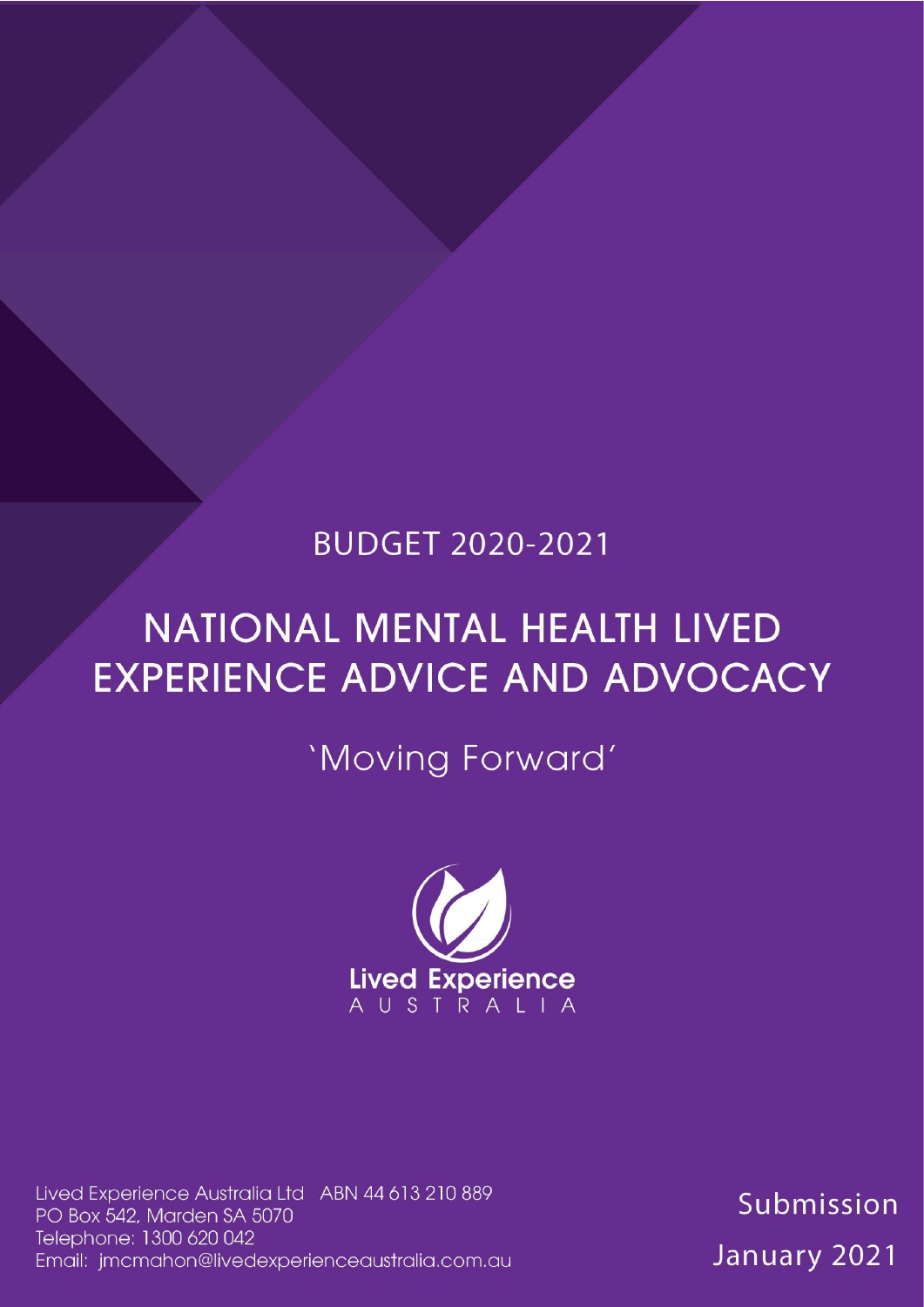## **Table of Contents**

| 1. |                                                                                |  |  |  |  |  |
|----|--------------------------------------------------------------------------------|--|--|--|--|--|
| 2. | Strengths and benefits of Lived Experience Australia as a combined 'one voice' |  |  |  |  |  |
|    | $\frac{1}{2}$                                                                  |  |  |  |  |  |
| 3. |                                                                                |  |  |  |  |  |
| 4. |                                                                                |  |  |  |  |  |
|    |                                                                                |  |  |  |  |  |
| 5. |                                                                                |  |  |  |  |  |
| 6. |                                                                                |  |  |  |  |  |
| 7. |                                                                                |  |  |  |  |  |
|    |                                                                                |  |  |  |  |  |
|    | ❖                                                                              |  |  |  |  |  |
|    | ❖                                                                              |  |  |  |  |  |
| 8. |                                                                                |  |  |  |  |  |
| 9. |                                                                                |  |  |  |  |  |
|    |                                                                                |  |  |  |  |  |
|    |                                                                                |  |  |  |  |  |
|    | ❖                                                                              |  |  |  |  |  |
|    | ❖                                                                              |  |  |  |  |  |
|    | ❖                                                                              |  |  |  |  |  |
|    | ❖                                                                              |  |  |  |  |  |
|    | ❖                                                                              |  |  |  |  |  |
|    | ❖                                                                              |  |  |  |  |  |
|    | ❖                                                                              |  |  |  |  |  |
|    | ❖                                                                              |  |  |  |  |  |
|    | ❖                                                                              |  |  |  |  |  |
|    | ❖                                                                              |  |  |  |  |  |
|    | ❖                                                                              |  |  |  |  |  |
|    | ❖                                                                              |  |  |  |  |  |
|    |                                                                                |  |  |  |  |  |
|    | ❖                                                                              |  |  |  |  |  |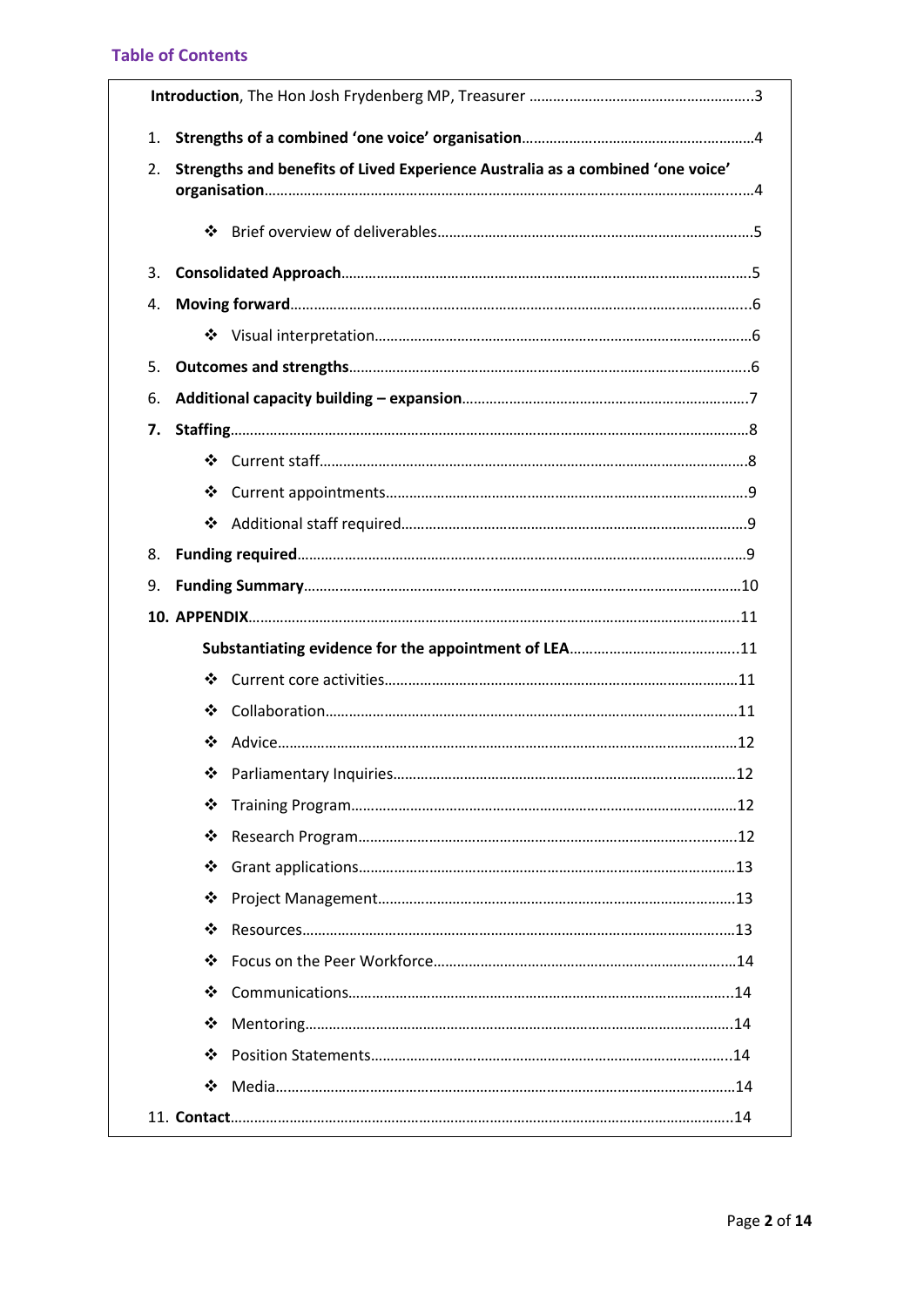The Hon Josh Frydenberg MP Treasurer Parliament House Canberra ACT 2600 18 January 2021

#### Dear Treasurer

I am pleased to provide Lived Experience Australia 2019-20 pre-Budget Submission. Our vision is to promote effective consumer and carer advocacy as the driving force behind all changes in mental health services.

Lived Experience Australia Ltd (LEA) formerly the Private Mental Health Consumer Carer Network (Australia) Limited was formed in 2002 and currently operates as the recognised peak body for private sector mental health consumers and carers across Australia.

LEA became a public company (company limited by guarantee) in June 2016, making LEA an autonomous entity, while also being recognised as a charity by ACNC and a Health Promotion Charity by the ABR. All board members and staff of LEA have a lived experience of mental ill-health as either a consumer, carer, or both.

The Productivity Commission Inquiry into Mental Health recommended the government fund two separate national peak bodies, one for consumers and one for carers. As an alternative view, LEA proposes that the strength of consumer and/or carer systemic advocacy comes from our organisation continuing to provide a 'one combined voice' focus. A 'one stop shop' if you like, for representation, advice, systemic advocacy etc as a fully independent organisation that equally represents both consumer and carer voices.

We provide lived experience perspectives, and the leadership that is essential to drive change at the national level. We propose that with an expanded capacity, LEA will be a national organisation of greater significance and would act as the entity to which consumer and carer related governance, projects or other required activities should be directed in the future.

Appointing LEA as the sole national organisation will enable lived experience perspectives to guide the Australian Government's mental health reform processes including policy, service development, implementation and evaluation across the whole spectrum of services, from the 'grass roots' to governments, the National Mental Health Commission, primary care, PHNs, NDIA and other relevant entities.

LEA is in the unique position to offer the Government a cost-effective solution that streamlines and embeds both consumer and carer lived experience engagement, representation, research, advice and perspectives at national, state, and local levels, across the mental health system in Australia which can be implemented immediately with required resourcing.

### **LEA will provide the leadership needed to drive mental health lived experience perspectives at the national level.**

We ask that you consider the model we propose within this Pre-Budget Submission and provide the necessary funding going forward.

Yours faithfully, Janne McMalcon Janne McMahon OAM, Founder and Executive Officer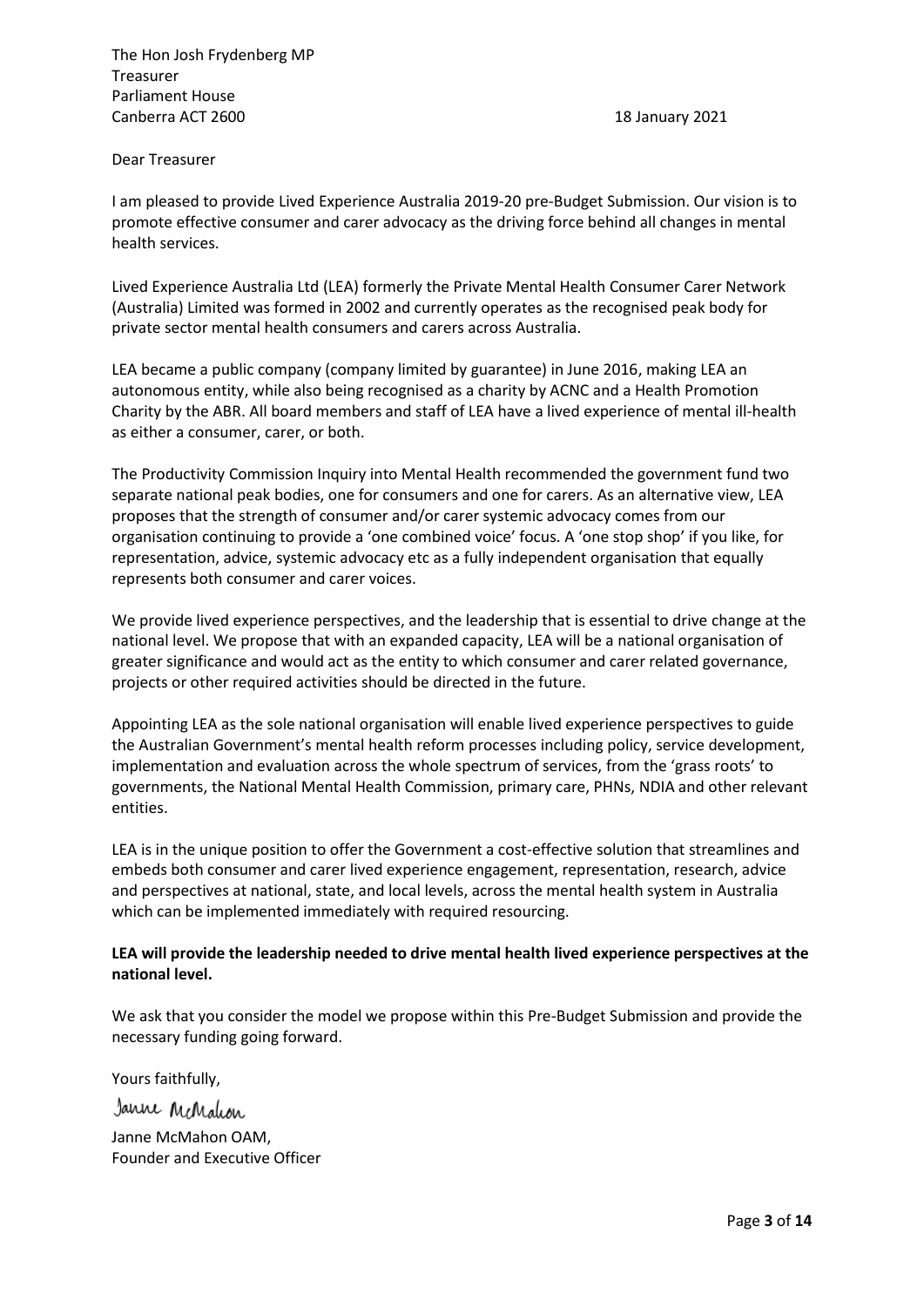## **1 Strengths of a combined 'one voice' organisation**

At the very beginning of national consumer and carer advocacy, a project was initiated under the National Mental Health Strategy (1995/1996) and 'The Kit, A guide to the advocacy we choose to do' was created and released in 1998. Some of the values articulated then are just as relevant today, noted on Pg. vi:

- *The pursuit of rights, justice and equality of opportunity is critically important for consumers and carers*
- *Collective advocacy activity (engaged in by consumers, by carers and by consumers and carers working together) has greater potential for achieving significant outcomes than uncoordinated individual actions.*

It is important to ensure the voice of consumers and carers are equally heard, however it is equally important that these voices are combined and work together to support Government with recommendations on mental health reform, policy decisions, evaluation and opportunities to improve the mental health system for both consumers and carers across Australia. LEA offers this 'one combined voice', and with both a consumer arm and a carer arm to operations we can ensure that **all** voices are heard and advocated for in a coordinated approach. Having a 'one combined voice' organisation supports efficiencies in operations through reducing duplication of overheads and administrative expenses and LEA is already positioned to undertake this role with limited risk or lead in time.

In terms of separate national organisations, one or the other may become a 'power base', may provide ad hoc or sporadic opinions, may differ in nature and advices and could be unconnected. This would be detrimental in LEA's view, to both the consumer and carer movement and to government's progress with mental health system reform and improving mental health outcomes in the community more broadly. Through the coming months and years, post COVID-19, a strong and united mental health consumer and carer voice is imperative to address the mental health of the Australian community, and LEA has the capacity to offer this.

## **2 Strengths and benefits of Lived Experience Australia as a combined 'one voice' organisation**

This proposal highlights what LEA brings and the benefit for government in appointing LEA as the sole national 'one combined voice' organisation for consumers and carers.

- 1. **Independence** LEA is a public company limited by guarantee since June 2016.
- 2. **Autonomy** LEA provides the opportunity to the consumer and carer movement to speak unfettered on the issues and needs of consumers and carers.
- 3. **Timeliness** The expanded capacity of LEA could be implemented immediately.
- 4. **Consolidation** LEA is and has been a 'one combined voice' organisation of both consumers and carers since 2002. This gives strength to our representation, advice and systemic advocacy. Government engages with the one organisation for input into reform processes etc reassured there is agreement of both experiences and perspectives.
- 5. **Sustainability** LEA has been in operation for the last 19 years, formed in 2002.
- 6. **Maturity** LEA is at a level of maturity to have the know-how, skilled staff and years of consistently successful operation to undertake an expanded capacity.
- 7. **Demonstrated ability** LEA has a long history of speaking to governments and at policy levels.
- 8. **Impact** LEA has undertaken national projects, national research projects, and has multiple published papers translating this research into our systemic advocacy (detailed later under section 10). LEA has brought strong evidence from the voice of both consumers and carers which has led directly to system change.
- 9. **Professionalism** LEA has a long history of operating in a professional manner, such that we have rightly earned a good reputation of a reliable and responsive organisation.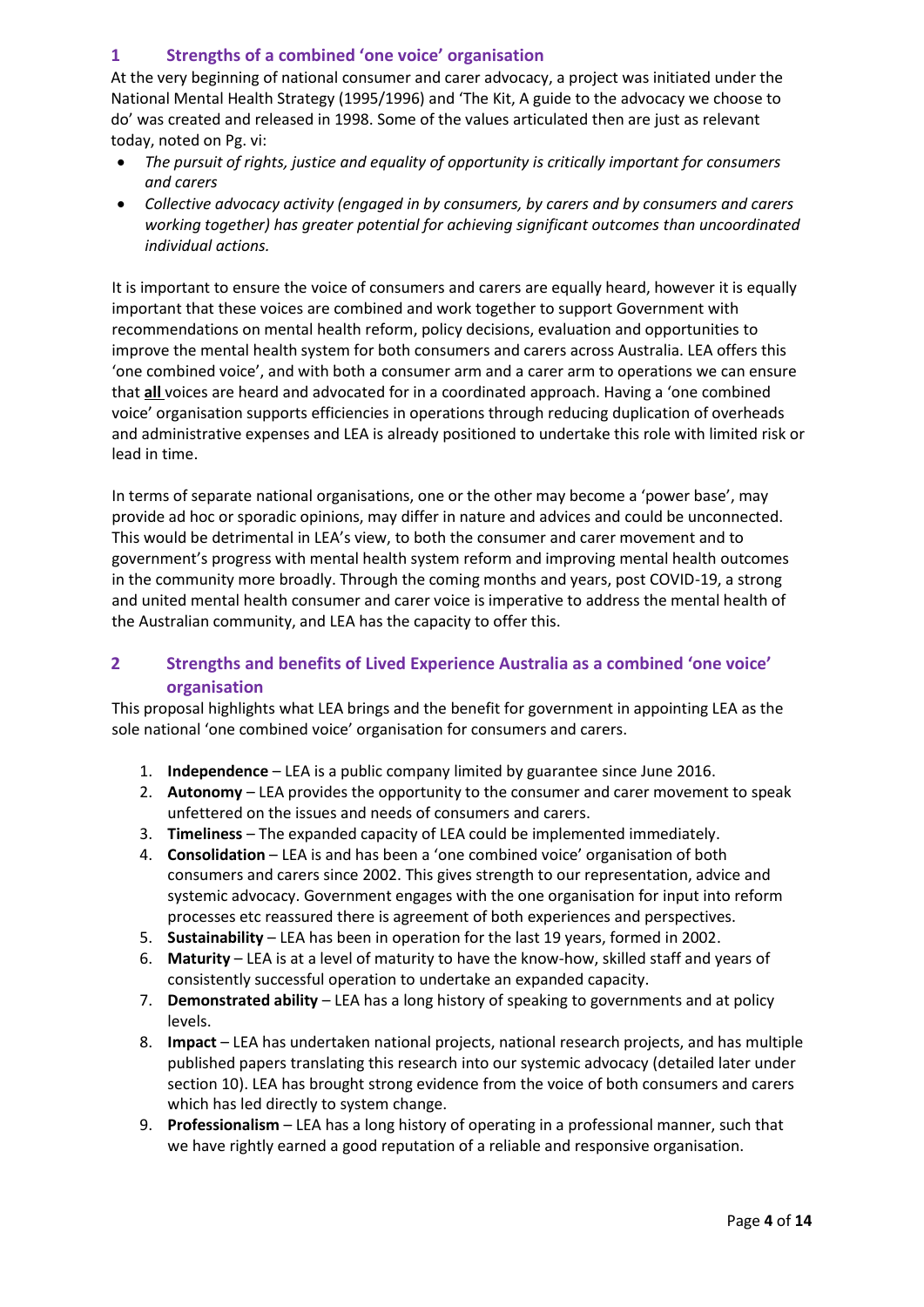- 10. **Connection** we have had a process in place for the last 19 years to hear at the grass roots level, the issues and needs for consumers and carers. We also have around 3,000 direct contacts (LEA 'friends' or members, and social media followers).
- 11. **Cost efficiency**  Our Secretariat is virtual and does not rent office space. This keeps LEA's administrative costs quite low which is reflected in this proposal. We expect this to continue to be the case into the future, as our directors and staff are encouraged to work remotely.
- 12. **Accountability** LEA takes accountability very seriously and we have established knowledge and experience of all reporting and auditing requirements. We see LEA as accountable to a number of areas; firstly, to both consumers AND carers to ensure we speak the truth of their experiences, secondly, to our funders and thirdly to the reporting agencies (ASIC, ACNC, ATO). We have strict reporting requirements to the Government, including numerous KPIs which we report against twice yearly.

## **Brief overview of deliverables**

A review of deliverables and outcomes shows clearly that LEA is actively and successfully engaged in:

- systemic advocacy (submissions),
- representation (organisations including and beyond the Australian government),
- training (LEA training program for consumers, carers and clinical staff, webinars, online workshops),
- research (LEA research program, collaboration with universities particularly Category 1 grants), plus national consumer and carer surveys (four landmark, first of its kind in Australia and internationally),
- webinars ('Our Connection' webinar series of six through the COVID 19 isolation provided connection to the lived experience community nationally),
- peer workforce (national scoping project for a national member-based organisation for the NMHC, sponsorships for 36 consumers or carers over 3 years to undertake Certificate IV in Mental Health Peer Work),
- strong support for government and the Minister for Health (8 media releases),
- collaboration with other organisations, and
- continue the development of tangible resources for consumers, carers, clinicians and service providers.

## **3 Consolidated Approach**

LEA will establish a consumer arm, and a carer arm, maintained under the one organisation. Furthermore, our proposal features closer relationships with states and territories via employment of a part time lived experience liaison officer in each jurisdiction.

With a view to the consolidation of the lived experience organisations, as LEA expands our capacity to be the sole organisation to fulfil this national focus, a recruitment process will be undertaken which will offer paid, part time positions (detailed later) together with external engagement and representational roles. This opportunity will also be provided to interested members of other organisations. This makes good economic sense for the Australian Government as well as an established independent, professional, robust and significant organisation for representing the Australian lived experience community.

Strong governance is a key part of LEA. We operate with a full Constitution, Operating Guidelines, Governance Manual signed on appointment by our Directors, Work Plans (including KPIs) and Budgets. LEA has a strong reputation for a respectful, cooperative, and trustworthy approach.

At our core, we are advisors and advocates for systemic change in the delivery of mental health services and actively encourage and support the empowerment of consumers and carers in their own care. We promote engagement and inclusion of consumers and carers within mental health systemic reform processes. Importantly, we provide an avenue for consumer choice and family and carer inclusion.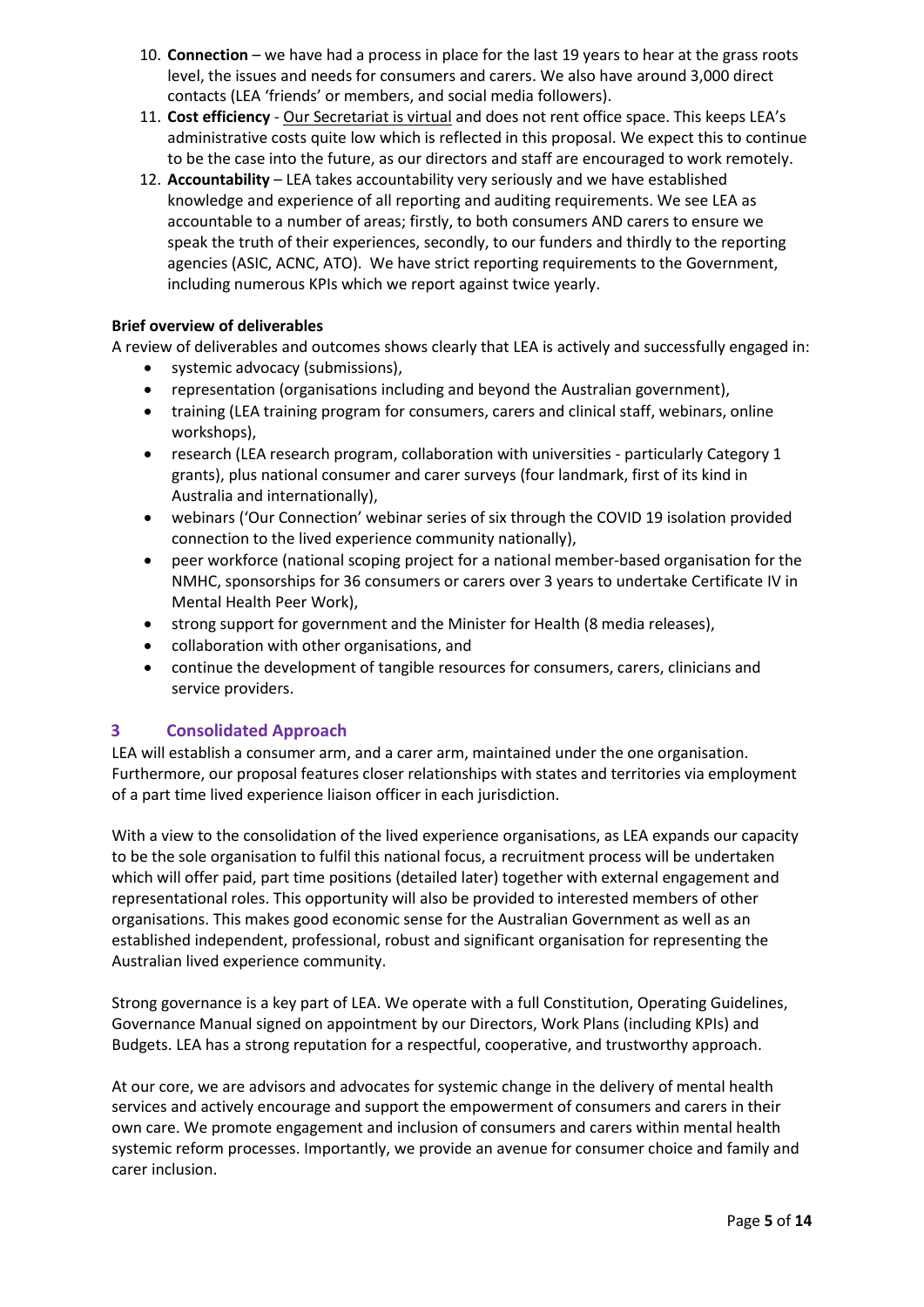Our goal is to work with all levels of government, the private health sector, the community and other key organisations and stakeholders to influence decision making, support improved mental health service delivery, expand our existing partnerships, and develop new ones, and to seek and support innovation at the highest level.

## **4 Moving forward**

LEA has a demonstrated track record of 19 years of successful advocacy, project management, training, research, and resource development. With this as our foundation, we are in the best position to expand operations as the sole peak mental health lived experience organisation in Australia, across all sectors.

LEA would be the 'go to' organisation for mental health lived experience advice, perspectives, representation, and experience in Australia. With collaboration as a key strategy, this will ensure better mental health outcomes for all Australians.



## **Visual interpretation:**

## **5 Outcomes and strengths**

LEA will build an expanded capacity to be the sole national organisation which will continue to be professional, respectful, stable, responsive, and informed by consumer and carer experiences.

➢ **LEA will do this** by increasing our infrastructure enabling us to undertake this additional focus and expand as needed, via an adjustment to staffing.

LEA will focus on working collaboratively and cooperatively with national, state and territory peak consumer organisations and peak carer organisations.

➢ **LEA will do this** by establishing a **Consumer Arm** and a **Carer Arm** within LEA's structure**.**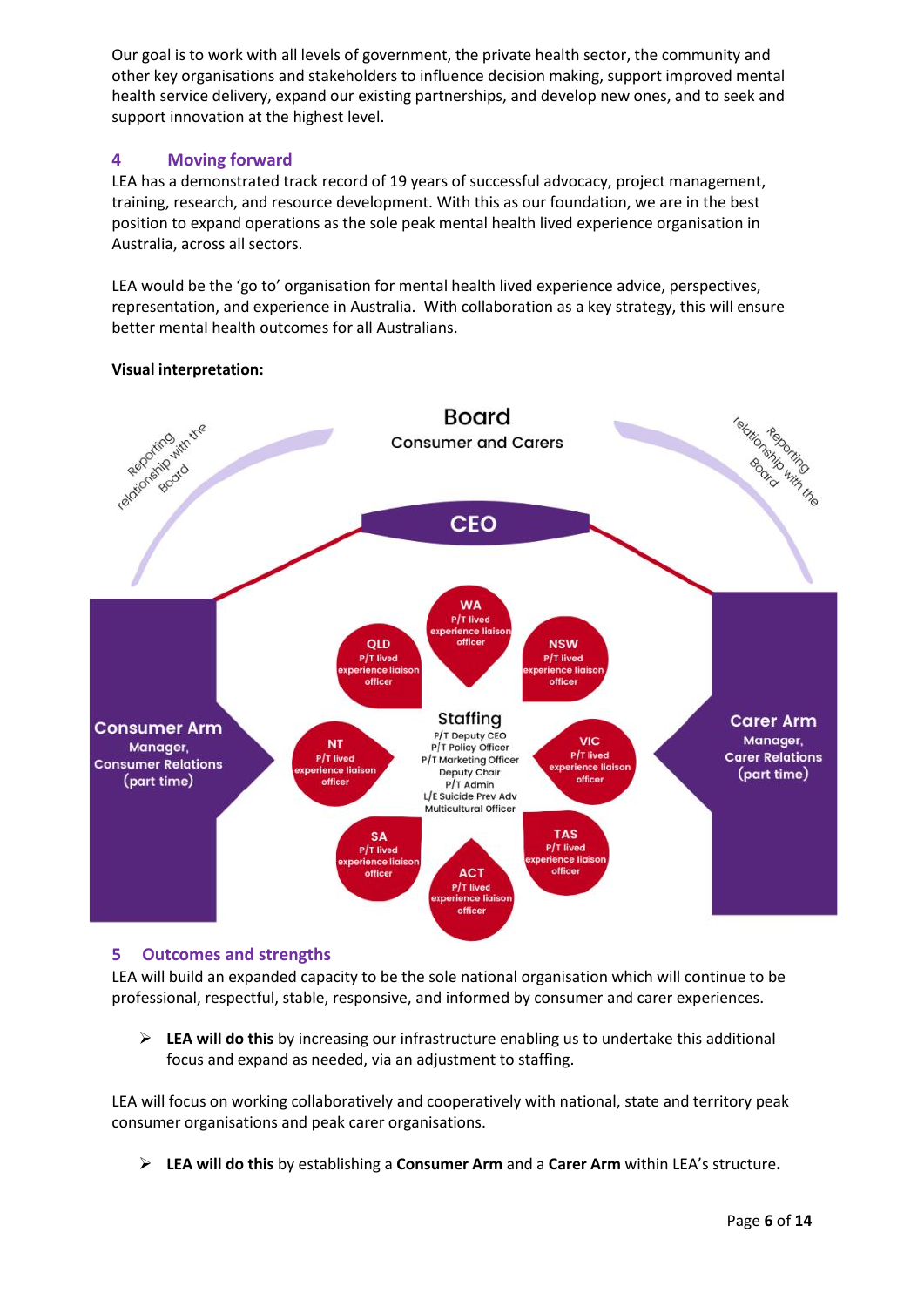This will involve employing 2 part time staff; Manager, Consumer Relations and Manager, Carer Relations to oversee these parts of LEA's operations, for the purposes of engaging, collaborating, and coordinating activities, advice, representation etc that are either consumer focussed, or carer focussed.

LEA will strengthen connections with states and territories. Currently LEA holds State Advisory Forum meetings of consumers and carers twice per year to obtain the 'grass roots' information on what affects people in their specific jurisdiction. Strengthening and expanding these linkages to access this information is crucial.

- ➢ **LEA will do this** by employing a part time **Lived Experience Liaison Officer** in each jurisdiction. This officer will be responsible for:
	- o establishing *Learning Communities*
	- o expanding existing State Advisory Forums
	- $\circ$  engaging in discussions and liaison including developing formal linkages with existing state or territory organisations, community managed organisations, and consumer or carer specific organisations
	- o Liaison with mental health commissions, PHNs, state and territory mental health directorates and Offices of the Chief Psychiatrist
	- $\circ$  Providing feedback and information to LEA with a full understanding across the spectrum of the Australian mental health system.

*Learning Communities* will provide a forum for discussing issues affecting people with a lived experience and to understand the landscape in which services are delivered. The *Learning Communities* will also provide mentoring to people engaged or looking to engage in representational activities and provide support to services and organisational staff involved in engaging lived experience people in advocacy roles.

LEA will conduct focus groups as part of the expanded State Advisory Forums and develop and distribute national surveys on specific issues to provide a consolidated consumer and carer voice to support governments in reform processes and evaluation of services.

*Why do this***?** Engaging people at the 'grass roots' will enable important and critical issues to be raised thereby providing direct input into Government mental health reform processes, including but not limited to policies, system design, service planning and development, implementation and evaluation and advising and advocating for consumer choice and family and carer inclusion.

## **6 Additional capacity building - expansions**

- LEA will provide additional capacity building via LEA's Training Program for consumers, carers, organisational staff, clinical staff, and peer workers.
- LEA will expand our Research Program where translational research will inform activities, advocacy, and submissions.
- LEA will strengthen its reputation as a vehicle to provide quick, efficient, and accurate responses and data to inform the federal Government and other key entities.
- LEA can provide skilled, competent, and informed representatives in a short time turnaround. LEA has a 'Representative Panel' of advocates with a range of experiences in specific areas which will be expanded.
- LEA will expand existing partnerships and develop others.
- LEA will continue to work with private mental health hospitals through Australian Private Hospitals Association, and establish stronger connections with Private Healthcare Australia, and the federal Department of Health, Private Health Industry Branch and the Australian Institute for Health and Welfare, particularly around data collection.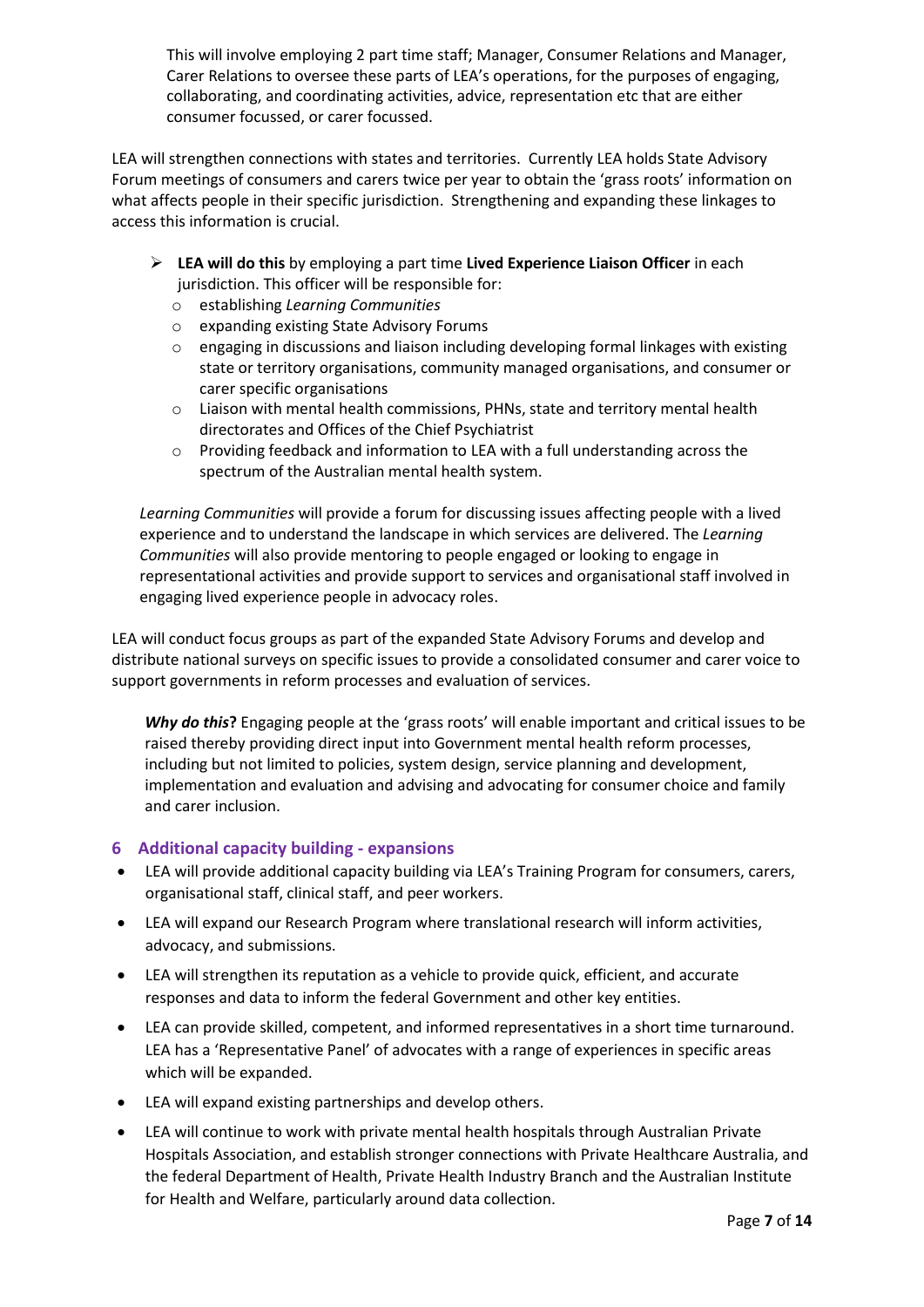- LEA will expand existing relationships with public sector service providers, state/territory governments, Department of Health, and other key organisations and stakeholders.
- LEA will actively seek and support innovation.
- LEA will expand the capacity to develop high quality resources.
- LEA will increase the focus on the peer workforce.
- LEA will work with all levels of government and other key organisations and stakeholders, to influence decision making, supporting improved mental health service delivery.
- ➢ **LEA will do this** at the national level by liaison with the Office of the Minister for Health Mr Greg Hunt MP, through the Minister's Senior Advisors in Mental Health, Private Health Insurance, Medical Benefits Schedule (MBS), Pharmaceutical Benefits Schedule (PBS) primary care, aged care and other relevant sections of the Minister's office.

LEA will liaise with the relevant sections of the Australian Government Department of Health and Primary Healthcare Networks, Department of Social Services, Department for Housing, Department of Education, Skills and Employment, National Mental Health Commission, COAG Mental Health Principal Committee (should it continue), National Disability Insurance Agency, Australian Institute for Health and Welfare, Australian Commission on Safety and Quality in Health Care and other relevant entities as required.

LEA will write briefing papers as requested, submissions, etc. providing lived experience perspectives into key reforms such as, but not limited to:

- 5<sup>th</sup> National Mental Health and Suicide Prevention Plan
- Vision 2030
- National Mental Health Pandemic Response Plan
- Productivity Commission inquiry into Mental Health
- Peer Workforce
- National Workforce Strategy

LEA will establish closer ties with the Deputy Chief Medical Health Officer for Mental Health (Dr Ruth Vine) and the Prime Minister's Advisor on Suicide Prevention (Ms Christine Morgan)

## **7 Staffing**

#### **Current staff**

Executive Director: Full time: Ms. Janne McMahon OAM, is the Founder and Executive Director and is currently employed on a full-time basis. The salary for this position is included in the current funding grant until  $30<sup>th</sup>$  June 2022. After this date, the salary is based on the Australian Public Service; Executive Level 2.7, the Australian Public Service Commission Enterprise Agreement 2018- 2021.

Manager, Administration, Communications and Projects: Part time. Ms Christine Kaine is currently employed in this position three days per week and will move to become Deputy Chief Executive Officer: Part time. The salary is based on the Australian Public Service; EL 2.1, the Australian Public Service Commission Enterprise Agreement 2018-2021.

Marketing and Communications Officer: Part time: Ms Heather Smith is employed in this position 12 hours per week, however as LEA grows, this position will require additional time to two days per week. The salary is based on the Australian Public Service; APS 6.1, Australian Public Service Commission Enterprise Agreement 2018-2021.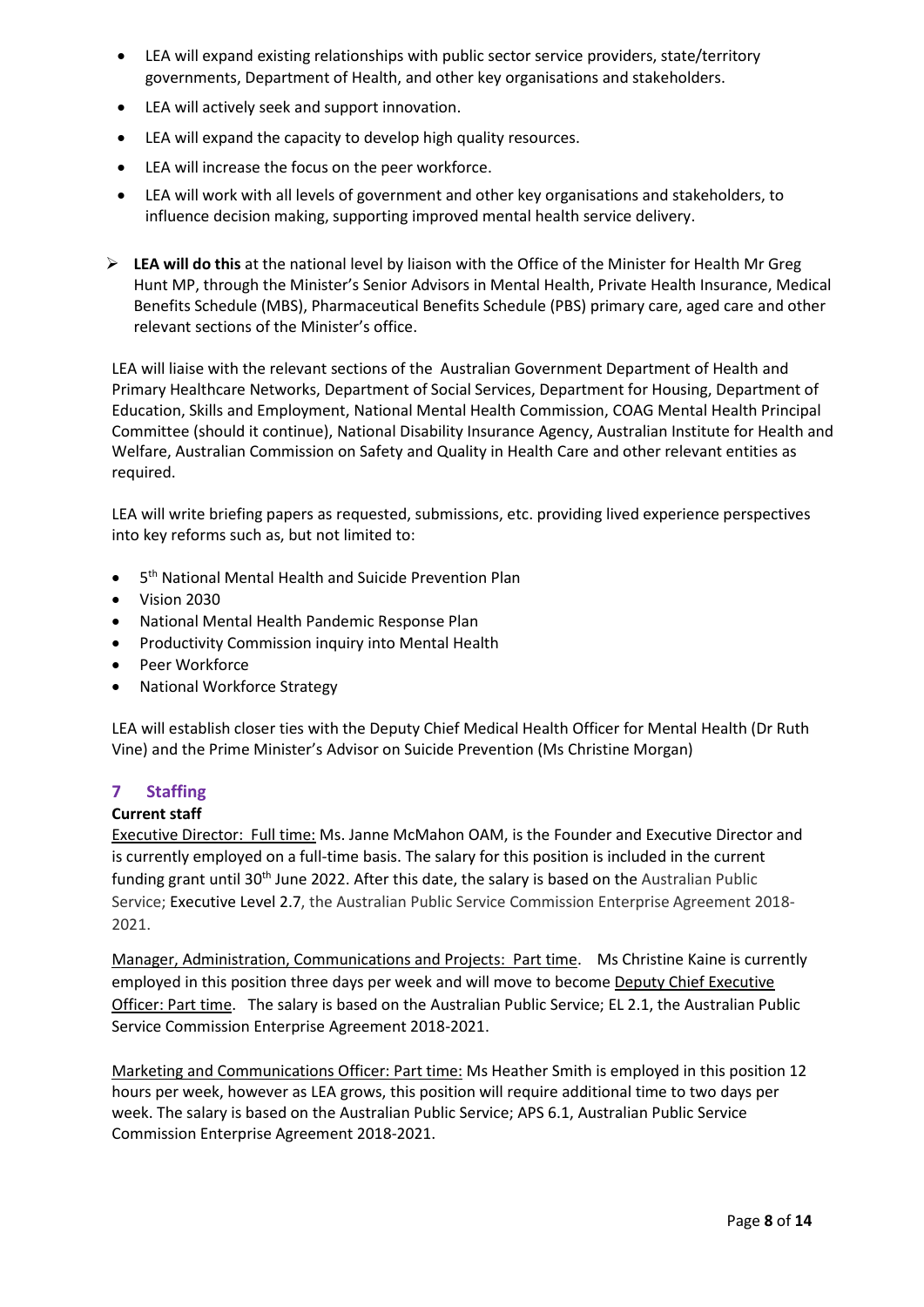#### **Current appointments**

Multicultural Officer: Mr Evan Bichara is engaged in this position and is paid in accordance with the Commonwealth Remuneration Tribunal rates.

Lived Experience Suicide Prevention Advisor: Ms Heather Nowak has recently been engaged and is paid in accordance with the Commonwealth Remuneration Tribunal rates.

Director of Research: Professor Sharon Lawn (Director)

Director of Training: Mr Darren Jiggins (Director)

Membership Officer: Mr Norm Wotherspoon (Director)

### **Additional Staff required**

Manager, **Consumer** Relations: Part time: Recruitment of a part time Manager, Consumer Relations will be a crucial part of the capacity building. The salary is based on the Australian Public Service: AS 6.1, Australian Public Service Commission Enterprise Agreement 2018-2021.

Manager, **Carer** Relations: Part time: Recruitment of a part time Manager, Consumer Relations will be a crucial part of the capacity building. The salary is based on the Australian Public Service: AS 6.1, Australian Public Service Commission Enterprise Agreement 2018-2021.

Policy Officer: Part time: Recruitment of a part time policy officer will form part of the expansion. The salary is based on the Australian Public Service: APS 6.1, Australian Public Service Commission Enterprise Agreement 2018-2021.

Lived Experience Liaison Officer: Part time: Recruitment to eight part-time positions will be required. The Salary is based on the Australian Public Service; APS Level 5.1, the Australian Public Service Commission Enterprise Agreement 2018-2021.

Deputy Chair: Honorarium: The Deputy Chair Professor Sharon Lawn will take on several additional activities in relation to the strategic direction of LEA and an increase in the honorarium is considered necessary.

Administration Officer: Full time: Recruitment of an Administration Officer. The salary is based on the Australian Public Service: APS 3.1, Australian Public Service Commission Enterprise Agreement 2018-2021.

## **8 Funding required**

One of the Draft Recommendations within the Draft Final Report of the Productivity Commission is the strengthening of systemic advocacy including extending the funding cycle for peak bodies to a minimum of five years to improve business planning and capability development and concluding contract renewals at least one year before expiry.

LEA offers a minimal cost investment for high reaching outcomes.

The amounts required from **1 January 2021 to 30th June 2022** additional to existing Grant is \$491,000, and new funding for **3 years to 30th June 2025** is \$2,958,000: **totalling: \$3,449,000 over the five-year period.**

**Funding Summary appears on the following page.**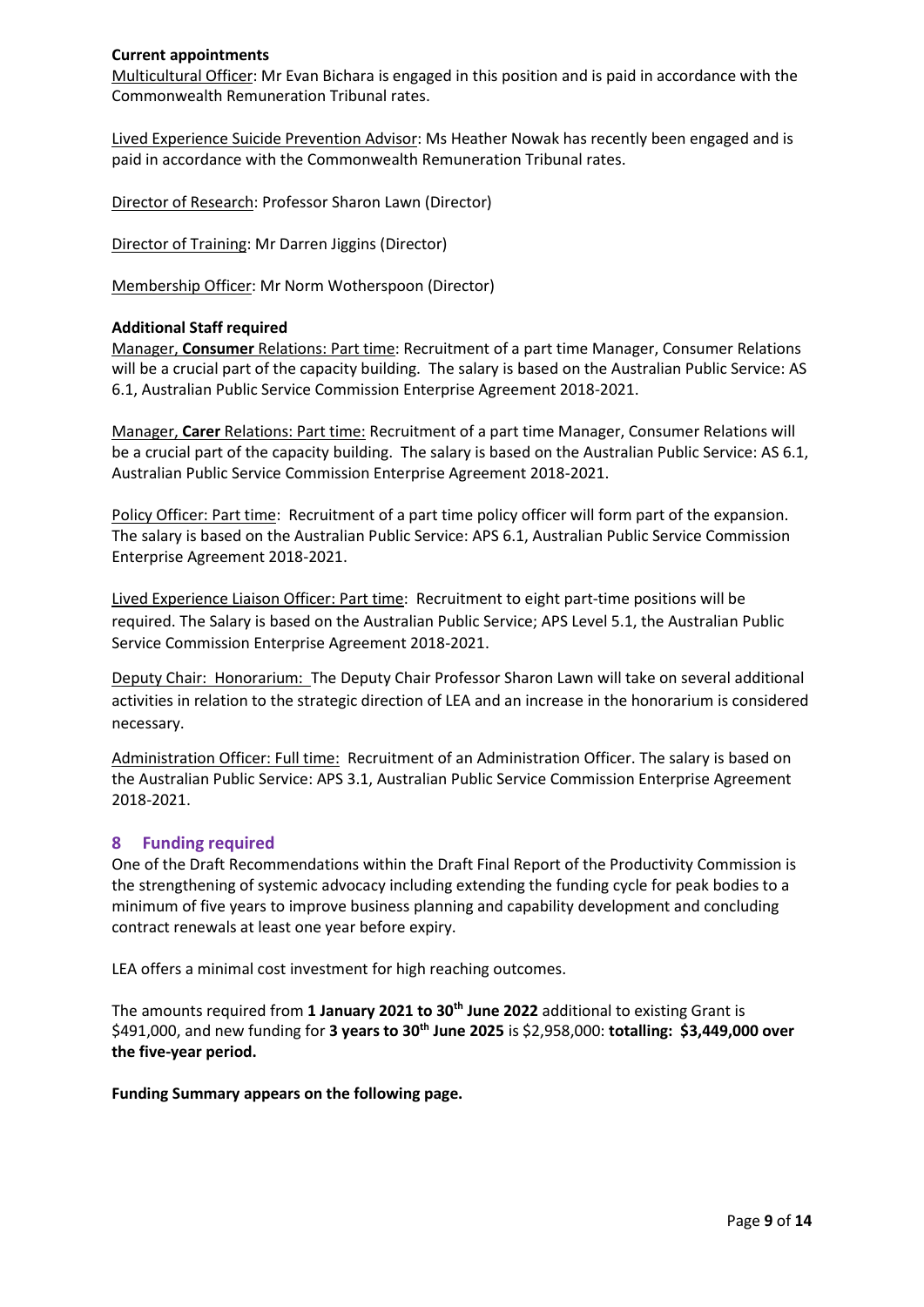## **9 Funding Summary**

|                                                     | 2021/2022     | 2022/2023 | 2023/2024 | 2024/2025 |
|-----------------------------------------------------|---------------|-----------|-----------|-----------|
| <b>Executive Director</b>                           | 0             | 149,195   | 152,179   | 155,223   |
| Manager, Admin, Comms, Projects to Deputy CEO       | 17,026        | 79,622    | 81,215    | 82,839    |
| Deputy Chair Honorarium                             | 20,000        | 20,000    | 20,000    | 20,000    |
| Marketing & Communications Officer (FTE.4)          | 34,112        | 34,788    | 35,484    | 36,194    |
| Policy Officer (FTE.4)                              | 34,112        | 34,788    | 35,484    | 36,194    |
| Manager, Consumer Relations                         | 34,112        | 43,494    | 44,363    | 45,250    |
|                                                     | $($ FTE.4 $)$ | (FTE.5)   |           |           |
| Manager, Carer Relations                            | 34,112        | 43,494    | 44,363    | 45,250    |
|                                                     | (FTE.4)       | (FTE.5)   |           |           |
| 8 L/E Liaison Officers located in all jurisdictions | 176,160       | 235,456   | 240,165   | 244,968   |
|                                                     | (FTE.3)       | (FTE.4)   |           |           |
| <b>Administration Officer</b>                       | 58,231        | 59,396    | 60,584    | 61,796    |
| Additional operating expenses                       |               |           |           |           |
| virtual office/s                                    | 20,000        | 20,000    | 20,000    | 20,000    |
| 2 F2F meeting of L/E Liaison Officers               | 60,000        | 60,000    | 60,000    | 60,000    |
| One off recruitment and associated costs            | 3,000         |           |           |           |
| Sub-Total                                           | 490,865       | 780,233   | 793,837   | 807,714   |
| Core activities including expenses                  | Current       | 185,000   | 189,000   | 192,000   |
|                                                     | funding       |           |           |           |
| <b>Totals - actual</b>                              | 490,865       | 970,233   | 987,837   | 999,714   |
| <b>Totals - rounded</b>                             | 491,000       | 971,000   | 988,000   | 999,000   |

To substantiate appointing LEA as the sole peak Australian national organisation representing both consumers and carers, we have outlined in Appendix One as follows, some of LEA's **current**  activities.

## **Contact**

Janne McMahon OAM |Founder and Executive Director Lived Experience Australia Ltd PO Box 542, Marden SA 5070

[jmcmahon@livedexperienceaustralia.com.au](mailto:jmcmahon@livedexperienceaustralia.com.au) 

Phone | 1300 620 042 or Mobile: 0417 893 741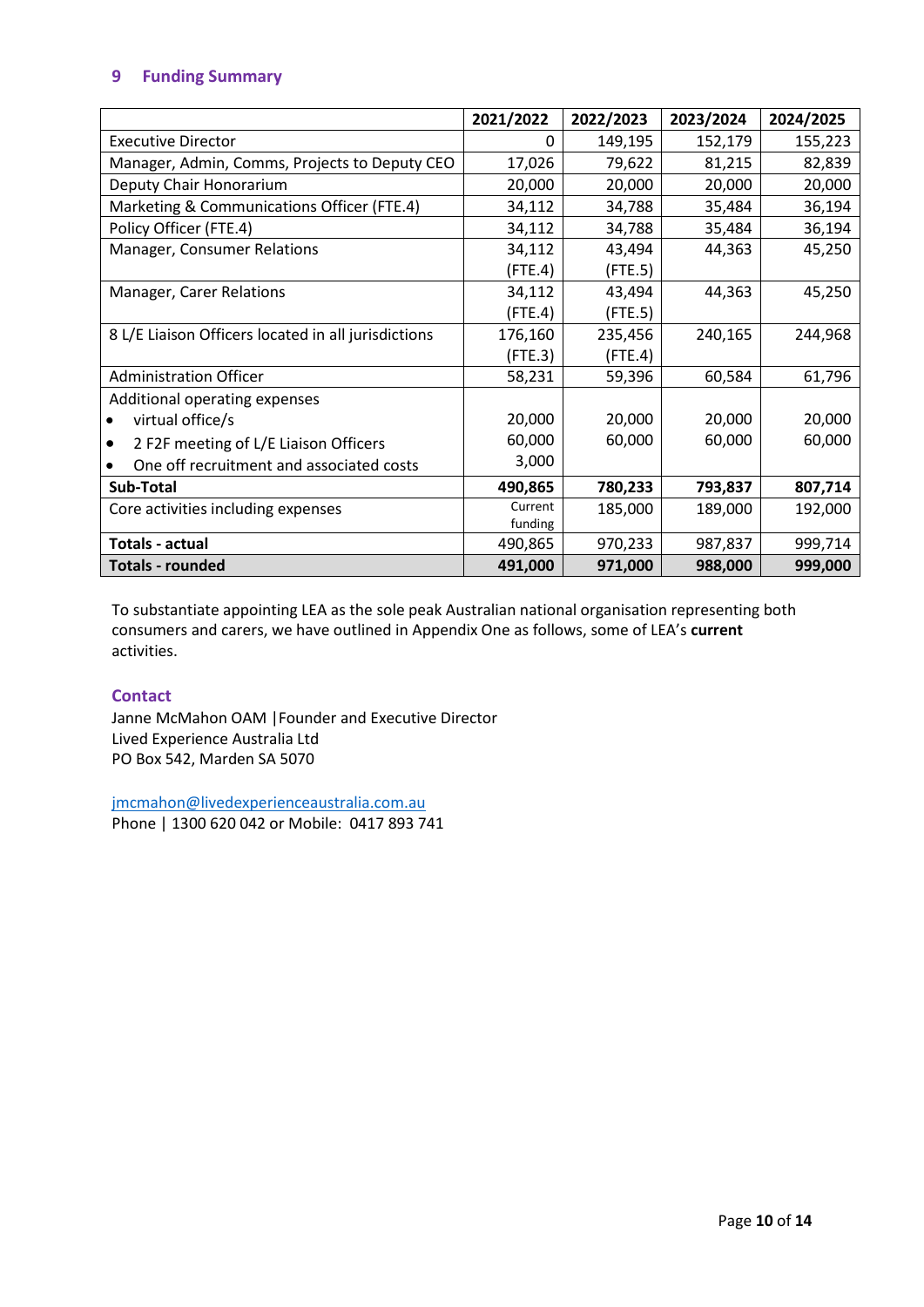## **Appendix One:**

## **Substantiating evidence for the appointment of LEA**

At the time of writing, LEA has over 1,700 current 'friends' registered, 230 friends on LEA's Interest Register, 800 Facebook followers (as of the last month or so) totalling approx. 2730 and growing, providing direct links to people with lived experience. We also have direct links with other lived experience organisations across Australia who distribute our information, invitations, and surveys etc.

The below activities demonstrate LEA's capabilities for an organisation which is currently funded at a lower level to operate efficiently and effectively at the national level.

#### **Current Core Activities**

- 1. Advocating for the needs of private mental health consumers and carers.
- 2. Actively engaging in monitoring mental health delivery outcomes and policy announcements to create informed responsible positions.
- 3. Contributing to mental health policy discussion, development, and implementation.
- 4. Attending relevant meetings with stakeholders such as national bodies, non-government organisations and government entities.
- 5. Collaborating with other appropriate organisations to facilitate and expand activities.
- 6. Maintaining relationships with nominated Patron/s and 'Friends' of Lived Experience Australia.
- 7. Maintaining regular updates and communications.
- 8. Ensuring a presence at relevant conferences with a booth at the annual TheMHS Learning Network Conference.

#### **Collaboration**

LEA currently engages with the following stakeholders:

- 1. Australian Government, Department of Health
- 2. Office of the Minister for Health
- 3. National Mental Health Commission
- 4. Australian Commission on Safety and Quality in Health Care
- 5. Royal Australian and New Zealand College of Psychiatrists
- 6. Australian Psychological Society
- 7. Australian College of Mental Health Nurses
- 8. Australian Private Hospitals Association
- 9. State Mental Health Commissions in QLD and SA
- 10. Mental Health Australia
- 11. National Mental Health Consumer & Carer Forum
- 12. Mental Health Carers Australia
- 13. Carers Australia
- 14. MIND Australia
- 15. HelpingMinds
- 16. Beyond Blue

LEA is continuing to support and expand the stakeholders we are engaged with through communication and collaboration.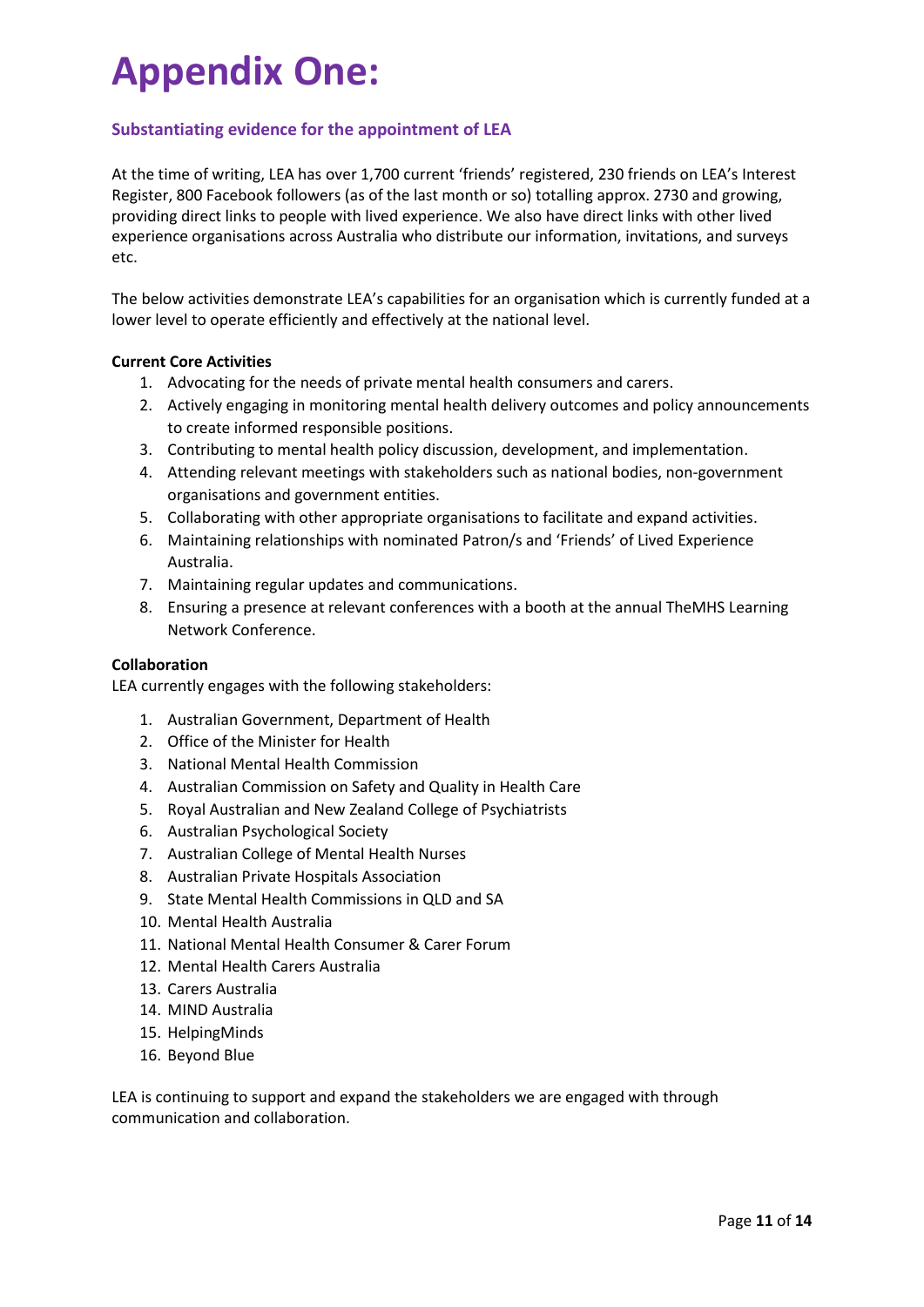LEA is currently working closely with the Mental Health Commissions of South Australia and Queensland. With the expansion and employment of the Lived Experience Liaison Officers, greater engagement with the Primary Healthcare Networks will also be sought.

## **Advice**

## **As advice and advocacy is a core focus, we have achieved the following over the last 12 months:**

- 1. 14 Submissions to Government and other entities (since inception there has been 71 Submissions)
- 2. Representatives on 27 current committees/working groups
- 3. Attendance at numerous workshops and consultations
- 4. 8 national media releases thus far

#### **Parliamentary Inquiries**

LEA has been invited to appear before 10 parliamentary inquiries since inception to provide responses from the consumer and carer perspectives. We were contacted by the Productivity Commission Inquiry into Mental Health, to provide additional information they were seeking specific to lived experience and LEA offered to provide two additional Submissions.

#### **Training Program**

**Our training program seeks to empower consumers and carers to participate in advocacy and encourage health organisations to engage people with lived experience to support better mental health outcomes.** 

### **These include:**

- 1. Online training modules for lived experience *advocates* "The advocacy we choose to do."
- 2. Zoom Workshops for *advocates* based on the above
- 3. Zoom Workshops for *hospital/service staff* how to engage lived experience advocates within your organisation – how to meet some criteria within the NSQHCS – Standard 2 – Partnering with Consumers
- 4. Mentoring of hospital/service staff, consumers, and carers
- 5. Online training modules for *clinicians* collaboration, communication, and cooperation. CPD points for psychiatrists and mental health nurses.
- 6. Annual award for *RANZCP Registrars* who undertake LEA's clinician online training and write a reflective piece about how their clinical practice has/is changing because of the information gained.
- 7. Online modules to support health services partnering with consumers and carers (i.e., *Practical Guide for Working with Carers of People with a Mental Illness*)

LEA is developing a Learning Management System which will better support online training.

#### **Research Program**

LEA is working with four universities on initiatives relating to lived experience as either a Chief Investigator, Associate Researcher, or member of the Advisory Group. These collaborations are predominantly associated with Category 1 grants through the NHMRC or MRFF. LEA is working with an additional 4 universities on significant issues for consumers and carers.

LEA also undertakes several national surveys, in its own right to maintain strong reach and consultation, which empower people with lived experience to have direct input into mental health reform. The data from these surveys is analysed and reports are generated and provided directly to government, other relevant entities, and the public through the LEA website. These results enable LEA to provide a translational research base into our advices and advocacy. Two of our most recent examples are the national survey for the Department of Health regarding the 8 Adult Mental Health Centres completed from distribution to distribution of the Report in just three weeks.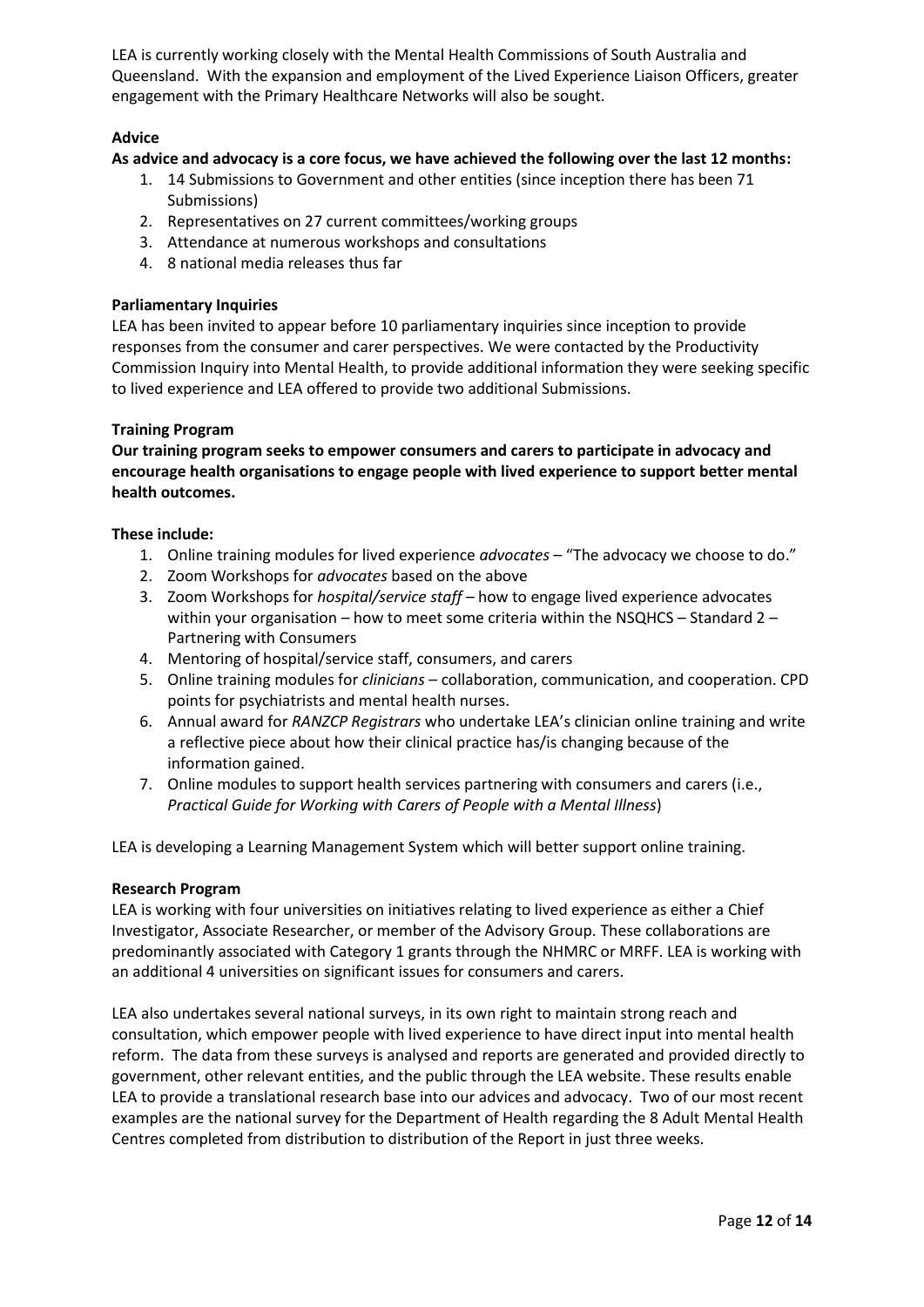The second national survey was distributed in November, seeking lived experience data on the 'missing middle' aspect of the mental health system noted by within the Productivity Commission Report. This is an Australian landmark survey providing the first data to understand what lack of engagement or disengagement of consumers of mental health services across the system really means, why they don't engage or why they disengage, what happens after they disengage, and why whey need to re-engage with services. This has provided an insight into an area that has previously been assumed, rather than having data to provide the actual information.

A further example of our work in translational research, is around borderline personality disorder. Two national surveys were conducted in 2011 and repeated in 2017 around the experiences of consumers with the diagnosis of BPD and the experiences of carers supporting someone with the diagnosis of BPD. These were a first nationally and importantly, internationally. The 2015 consumer experiences of BPD published report has been cited in 77 different publications by mental health researchers internationally and the experiences of carers published report has been cited in 50 papers.

Furthermore, LEA has been instrumental through the Executive Director Janne McMahon, in lobbying for better services for consumers and carers affected by BPD. This has seen the development of the NHMRC Clinical Practice Guidelines for the Management of BPD, and a \$10.2 million investment by the SA Liberal Government for a statewide clinical BPD service, BPD Co established 2 years ago.

### **Grant Applications**

LEA is working with six universities through the grant application process. These are La Trobe, Macquarie, Monash, Newcastle, University SA and Charles Sturt, around significant issues including physical health and mental health, and addressing stigma and discrimination within care, suicide and self-harm, veteran mental health and wellbeing. If successful LEA will have a representative/s involved as a Chief Investigator, Associate Investigator and or Advisory Panel member for these significant research projects.

#### **Project Management**

LEA has successfully completed **11** national projects which developed resources and identified gaps with recommendations, within budget and timeline. LEA has had **7** peer reviewed publications and **5**  published reports produced from these projects, which is a substantial achievement for LEA as a lived experience organisation.

#### **Resources**

We have a well-maintained website: [www.livedexperienceaustralia.com.au](http://www.livedexperienceaustralia.com.au/) which has a wide range of resources including training, publications, research, tip sheets and advocacy submissions. Here are *some specific* resources:

- 1. Practical Guide for Working with Carers of People with a Mental Illness
- 2. Website for the Guide which allows self-assessment against the 6 Standards accessed on PCs, Microsoft Surface Pros, and iPads.
- 3. Website for carer specific resources 'Carer Library' with around 150 articles currently for organisations, carers et[c www.workingwithfamiliesandcarers.com.au](http://www.workingwithfamiliesandcarers.com.au/)
- 4. Website for people affected by BPD in SA [www.bpdsa.com.au](http://www.bpdsa.com.au/) as a community service.
- 5. Tip Sheets seven in total to support consumers and carers in their representational roles.
- 6. Tip Sheets for the peer workforce regarding COVID-19.
- 7. External position statements.
- 8. Training modules for clinicians.
- 9. Training modules for consumers and carers.